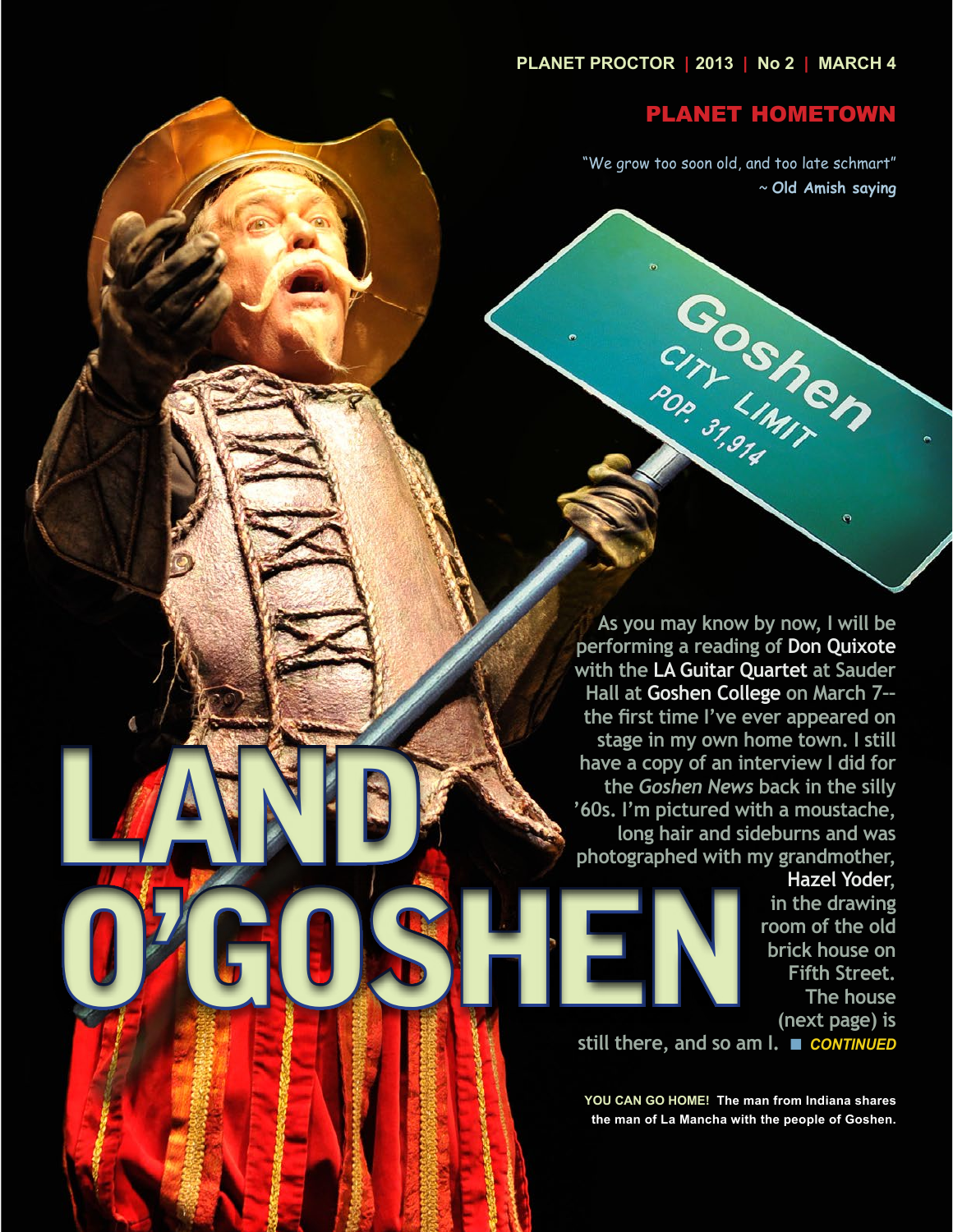

*LAND O'GOSHEN*  **CONTINUED FROM FRONT PAGE** 

My only surviving relative in Goshen today is **Betsy (Muir) Kastro**; but my childhood friend, **Robert Riddle**, is still around and will be my guest at the concert. It's also possible that Betsy's brother, **Joey Muir**, will be coming from Portland, Maine, where his mom **Bonnie** now resides, along with fellow *BBC Murders* performers **Richard Fish** and **Tony Brewer**  from Bloomington and **Tom Healy**, editor of *Branches*, from



Indianapolis. Should be a fun get-together after the concert!

My dad, **Thomas G. Proctor**, from Elkhart, is the son of State Senator **Robert E. Proctor**, who helped to bust the Ku Klux Klan; and although I was schooled back east, I spent most of my summers up to my teenage years with my grandparents in Goshen and often visited the Proctors in Elkhart. My great-grandfather, **John Yoder**, started the Goshen Milk Condensing Plant – and it's still there, too.

We lived on bikes in those daze, and I know every alley in town like the back of my hand, which is now covered in liver spots, like the potholes I remember avoiding – unless they were filled with water – as well as the route to the fairgrounds which featured a WW2 tank and plane in which we played.

If you want to research the origins of my family's Amish/Irish roots, Google *Rosanna of the Amish* by my great-uncle **Joseph W. Yoder**, about whom much has also been written. And here's **[AN ARTICLE](http://www.etruth.com/apps/pbcs.dll/article?AID=%2F20130227%2FNEWS01%2F702279920&template=wirelessart)** from the *Elkhart Truth*.

> "Time is what prevents everything from happening at once." ~ **John Archibald Wheeler**

# THE SEQUESTER

*Half a pound of tupenny rice, half a pound of treacle, That's the way the money goes – pop goes the weasel. Up and down the city road, in and out of the Eagle, That's the way the money goes – pop goes the weasel. Every night when I go out, the monkey's on the table, Take a stick and knock it off – pop goes the weasel. A penny for a ball of thread, another for a needle, That's the way the money goes – pop goes the weasel!*

The above are the lyrics to the famous nursery rhyme "Pop Goes the Weasel," and the amazing **Eddie "Greasy" Deezen** tells us what it means: The weasel in the rhyme is a winter coat, which has to be pawned *–* or "popped" *–* in exchange for various things. The first verse describes the cheapest food available but as the narrator has no money, "pop" goes the weasel. The second verse describes a night out at a music hall called the Eagle tavern, but drinks cost money, so "pop" goes the weasel.

The third verse is a bit more obscure, but a monkey is slang for a tankard and knocking off a stick meant drinking. So if the guy wants to go out and get a snoot full, "pop" goes the weasel. The last verse probably refers to the narrator's job as a tailor. "This pleasant little tune," Eddie concludes, "is actually about making ends meet; letting off steam and trying to have some fun…"

It's still a very POP-ular song, unfortunately.

"One must still have chaos in oneself to be able to give birth to a dancing star." ~ **Friedrich Nietzsche**

## FROM RUSSIA, WITH LOVE

"You have drawn my attention to a site of acquaintances. I hope, as I shall like you. How I to you in a photo? The truth -- pretty? :) But in a life I more nice!!! And as I cheerful, kind, sociable and fluffy! I like to go in for sports, read books, to listen to music. I love winter and summer. I do not love spring and slush. If I have interested you, with pleasure I shall tell about myself more in the following letter. I wait for the answer…"

"And God promised men that good and obedient wives would be found in all corners of the earth. Then he made the earth round...and he laughed and laughed and laughed!" ~ **Phil's Phunny Phacts**

> THROUGHOUT THE 'PLANET,' CLICKING BOLD, DARK RED TYPE OPENS A RELATED INTERNET LINK.

> > **CONTINUED**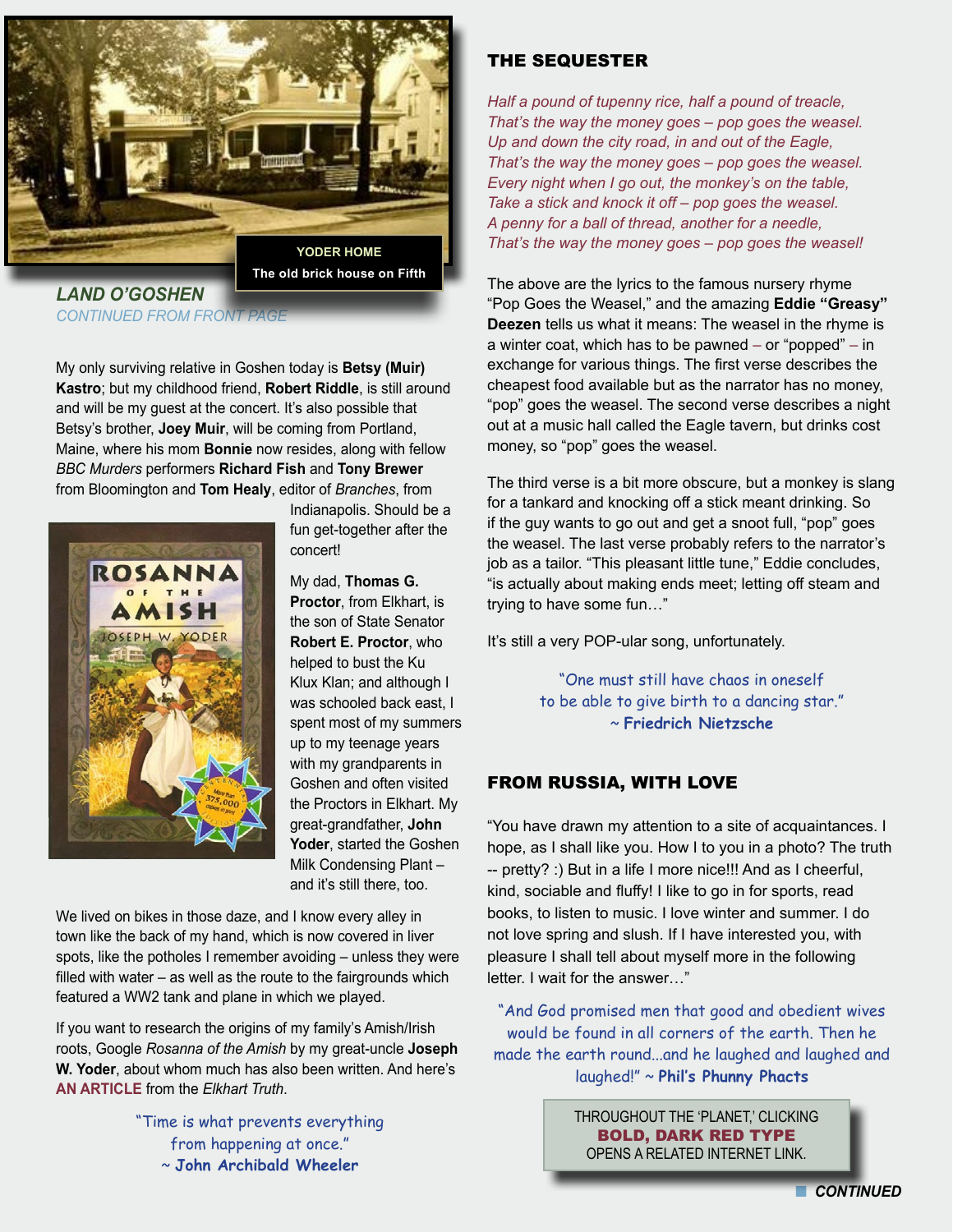#### THE FLYING MAN

A crowded airline flight had been canceled and a single agent was re-booking a long line of inconvenienced travelers. Suddenly, an angry passenger pushed his way to the desk. He slapped his ticket on the counter and said, "I HAVE to be on this flight and it has to be FIRST CLASS." The agent replied, "I'm sorry, sir. I'll be happy to try to help you, but I have to help these folks first; and then I'm sure we'll be able to work something out."



**PLANES . . . Martin makes counter offer to Edie McClurg**

The passenger was unimpressed. He asked loudly, so that the passengers behind him could hear, "DO YOU HAVE ANY IDEA WHO I AM?" Without hesitating, the agent smiled and grabbed her public address microphone. "May I have your attention, please?" she began, her voice heard



"We have a passenger here at Gate 14 WHO DOES NOT KNOW WHO HE IS. If anyone can help him with his identity, please come to Gate 14." With the folks behind him in line laughing hysterically, the man glared at the agent, gritted his teeth, and said "F\*\*K You!"

Without flinching, she smiled and said, "I'm sorry sir, you'll have to get in line for that, too."

"A man said, 'Those are beautiful shoes you're wearing' to another man, and the second man answered back, 'Yes, but I'm the only one who knows how much they hurt.'" ~ **Jerry Lewis** on why he broke up with **Dean Martin**

# LUST JUST IN

It was announced today that **Viagra** will now be available in liquid form for use as a mixer, so it will soon be possible for a man to literally pour himself a stiff one. Obviously the product can't be labeled a soft drink, but it'll bring new meaning to cocktails and highballs, so the new concoction will be marketed as – **Mount'n'Do**.



And a new report states that there is now more capital being spent on

**Adolf Lu Hitler-Marak (second from left), an Indian candidate for local assembly elections.**

breast implants and male enhancers than on Alzheimer's research, meaning that we'll soon see a growing elderly population with perky boobs and erections and absolutely no idea what to do with them…

> "Dress classy, dance cheesy." ~ **Korean Gangnam directive**

#### INDIAN GIVERS

**Wasbir Hussain** reports that **Adolf Hitler** is running for state assembly in the small northeast Indian state of **Meghalaya** as well as **Frankenstein Momin**, **Billykid Sangma**, **Field Marshal Mawphniang**, **Romeo Rani**, with 300 more including **Kenedy Marak**, **Kennedy Cornelius Khyriem** and **Jhim Carter Sangma**. But Adolph, a 54-year-old father of three, has already been elected three times with little kerfluffle over his name.



"I am aware at one point of time Adolf Hitler was the most hated person on Earth for the genocide of the Jews," he explains -- but his father who'd once been employed by the British Army, added "Lu" in between, naming him Adolf Lu Hitler, "and that's why I am different," he concludes.

A lawyer, an Illegal alien, a pathological liar, a Muslim, and a Communist walk into a bar, and the bartender asks, "What'll it be, Mr. President?" ~ **Rightwing joke**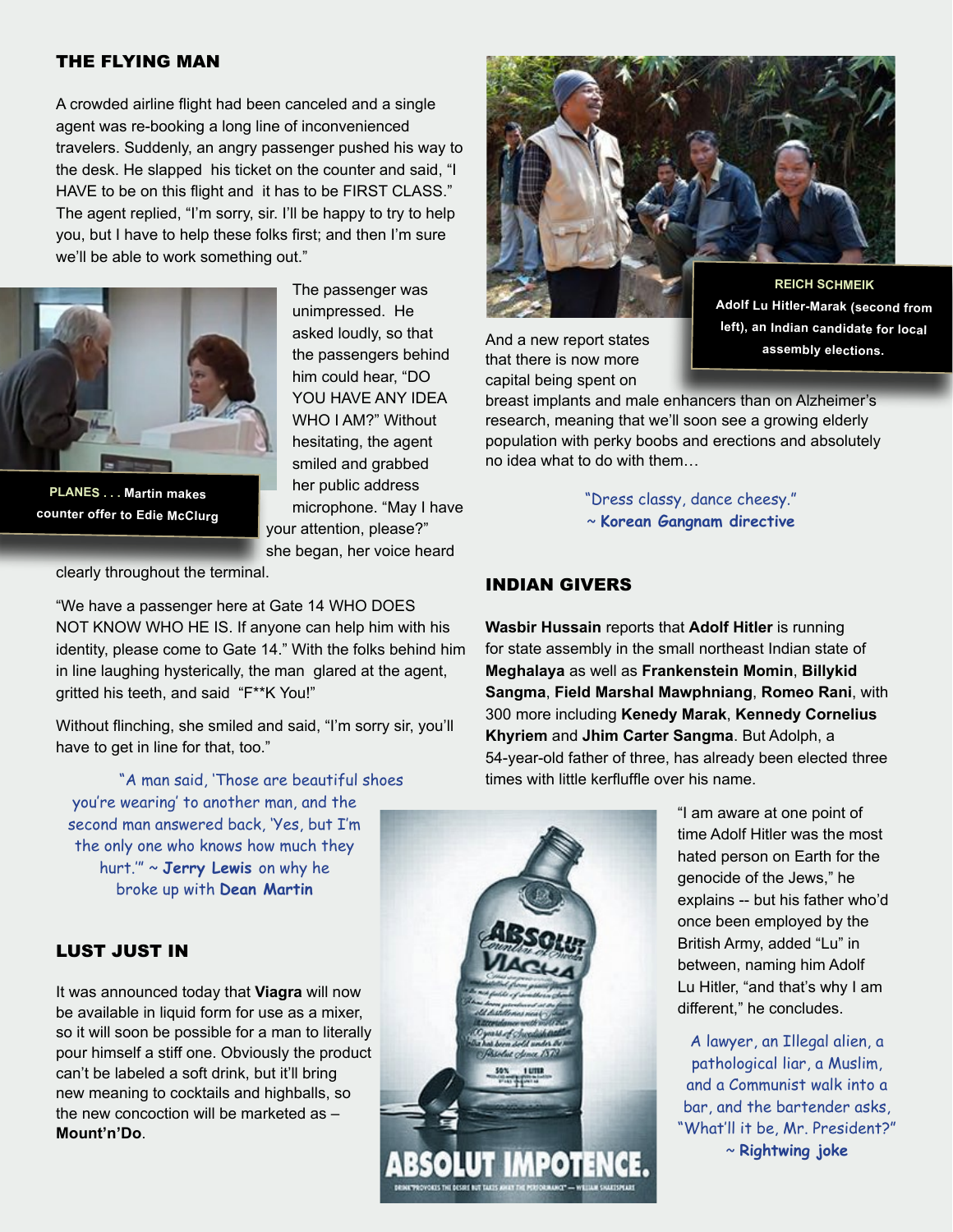# LET'S PARTY

A union shop foreman walks into a bar next door to the factory and is about to order a drink to celebrate Obama's victory when he sees a guy at a table wearing a "Romney for President" button. So he shouts over to the bartender loud enough for all to hear, "Drinks for everyone here, bartender, but NOT for the Republican." Soon after the drinks have been handed out, the Republican gives him a big smile, waves at him and says, "Thank you!" in an equally loud voice.

This infuriates the union guy, so he once again loudly orders drinks for everyone EXCEPT the Republican; and as before, this doesn't seem to rattle the chap who smiles even broader, and yells, "Thank you!" again. This goes on for a while, and finally the union man asks the bartender, "What the hell is the matter with that Republican? I've ordered three rounds of drinks for everyone but that fool, and all he does is smile and thank me. Is he nuts?"

"Nope, he's not nuts," replies the bartender. "He owns the place."

"Time growing old, teaches all things." ~ **Aeschylus**

a device for finding furniture in the dark. When you go into court, you are putting yourself in the hands of 12 people, who weren't smart enough to get out of jury duty.

Change is inevitable, except from a vending machine. Those who live by the sword get shot by those who don't. Nothing is foolproof to a sufficiently talented fool. The things that come to those who wait may be the things left by those who got there first.

> "People who arrive late are always jollier than the people who have to wait for them." ~ **Phil's Phunny Phacts**

# LYONS' LAST ROAR

My dear longtime friend and Riverdale Country School classmate **Warren Lyons**, son of **Leonard**, famous for *The Lyons Den* newspaper column, died of Parkinson's, says his brother, **Doug**. He was diagnosed about 10 years ago here in LA, where he lived in an apartment across from **Norman Corwin**'s for a time.

He used a brain pacemaker, which may have slowed down the progression of the disease and also is helping **Michael J. Fox**. For about the last five years of his life, he resided at the wonderful **Lillian Booth Actor's Home** in NJ where his brothers, movie reviewer,



Give a man a fish and he will eat for a day; teach a man to fish and he will sit in a boat all day drinking beer. Flashlight: A case for holding dead batteries. God gave you toes as

**Jeffrey** and Doug could visit regularly.

Warren was a brilliant singer and piano player and cofounder of "The Joy Of Singing" seminars. He also co-

#### MURPHY'S INLAWS

Light travels faster than sound. This is why some people appear bright until you hear them speak. A fine is a tax for doing wrong and tax is a fine for doing well. He who laughs last, thinks slowest. A day without sunshine is like, well, night.

The 50-50-90 rule: Anytime you have a 50-50 chance of getting something right, there's a 90% probability you'll get it wrong. It is said that if you line up all the cars in the world end-to-end, someone from Boston would be stupid enough to try to pass them. If the shoe fits, get another one just like it.